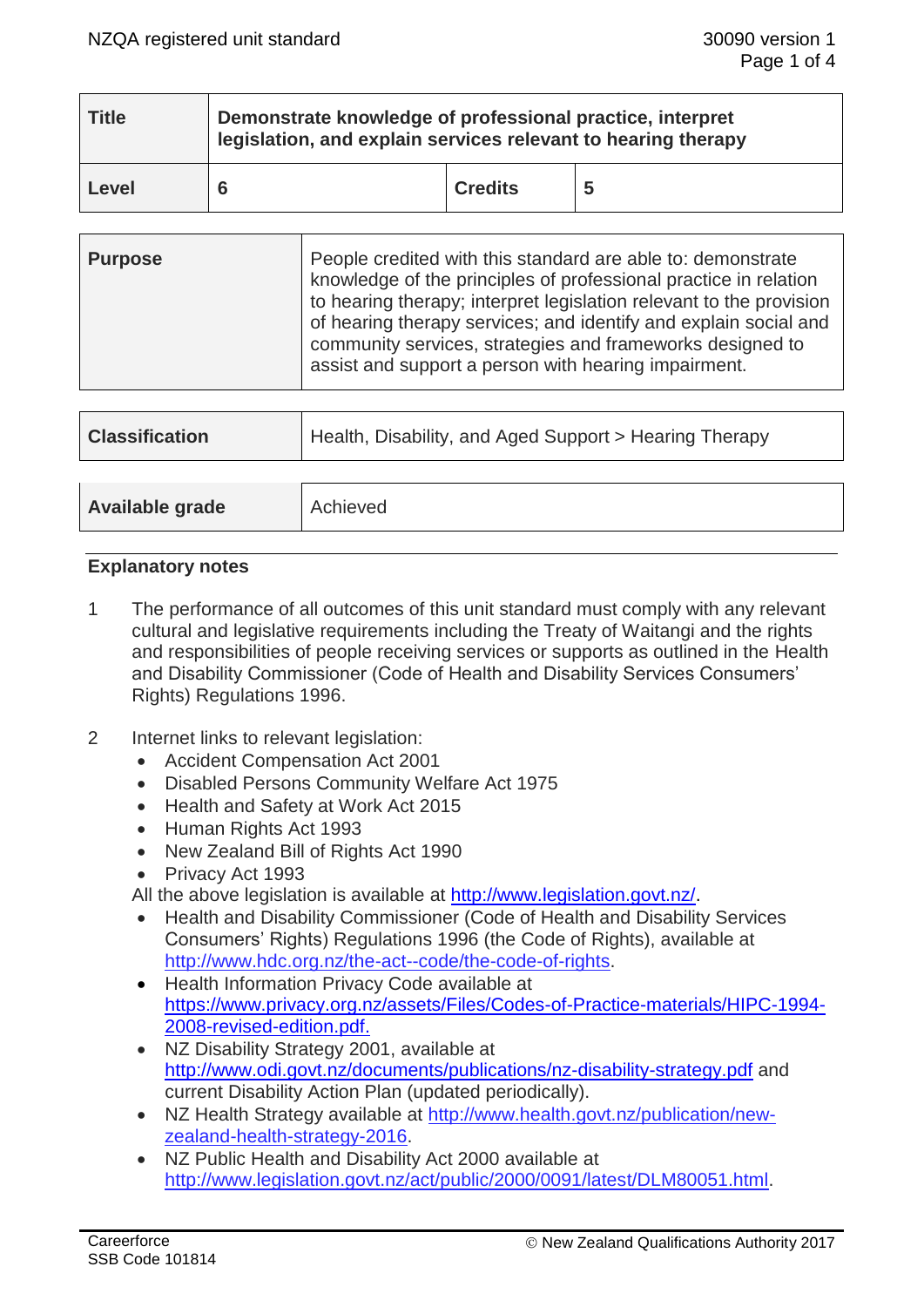- UN Convention on the Rights of Persons with Disabilities 2006, available at [http://www.un.org/disabilities/convention/conventionfull.shtml.](http://www.un.org/disabilities/convention/conventionfull.shtml)
- Waitangi Tribunal Te Tiriti o Waitangi 1840. Available at [http://www.waitangitribunal.govt.nz/treaty-of-waitangi.](http://www.waitangitribunal.govt.nz/treaty-of-waitangi) (This website is overarching, it should be noted that there may be different references/information/interpretations associated with individual iwi).
- 3 Internet links to social and community services, strategies and frameworks:
	- Be. Accessible: [http://www.beaccessible.org.nz/the](http://www.beaccessible.org.nz/the-movement/media/accessibility-the-new-economic-value-generator)[movement/media/accessibility-the-new-economic-value-generator.](http://www.beaccessible.org.nz/the-movement/media/accessibility-the-new-economic-value-generator)
	- WINZ: [http://www.workandincome.govt.nz/.](http://www.workandincome.govt.nz/)
	- Deaf Aotearoa New Zealand: [http://deaf.org.nz/.](http://deaf.org.nz/)
	- Deafblind services:<http://www.deafblind.org.nz/> and [https://blindfoundation.org.nz/how-we-can-help/specialist-services/deafblind](https://blindfoundation.org.nz/how-we-can-help/specialist-services/deafblind-services/)[services/.](https://blindfoundation.org.nz/how-we-can-help/specialist-services/deafblind-services/)
	- National Foundation of the Deaf: [https://www.nfd.org.nz/.](https://www.nfd.org.nz/)
	- Pindrop Foundation: [https://www.nfd.org.nz/our-work/about-us/member](https://www.nfd.org.nz/our-work/about-us/member-organisations/pindrop-foundation/)[organisations/pindrop-foundation/.](https://www.nfd.org.nz/our-work/about-us/member-organisations/pindrop-foundation/)
- 4 Examples of *relevant codes of ethics* are those adopted by Association of New Zealand Audiology Incorporated (ANZAI), New Zealand Audiological Society (NZAS), Hearing Therapists Association of New Zealand (HTANZ), and the Ear Nurse Specialist Group Aotearoa New Zealand. These are available from the organisation concerned.

# **Outcomes and evidence requirements**

# **Outcome 1**

Demonstrate knowledge of the principles of professional practice in relation to hearing therapy.

## **Evidence requirements**

- 1.1 Professional practice is explained in terms of maintaining professionalism.
	- Range currency, relevance, personal responsibility, professional supervision, code of ethics, scope of practice.

# **Outcome 2**

Interpret legislation relevant to the provision of hearing therapy services.

Range Accident Compensation Act, Disabled Persons Community Welfare Act, Health and Disability Commissioner (Code of Health and Disability Services Consumers' Rights) Regulations (the Code of Rights), Health and Safety at Work Act, Health Information Privacy Code, Human Rights Act, New Zealand Bill of Rights Act, Privacy Act, Te Tiriti o Waitangi.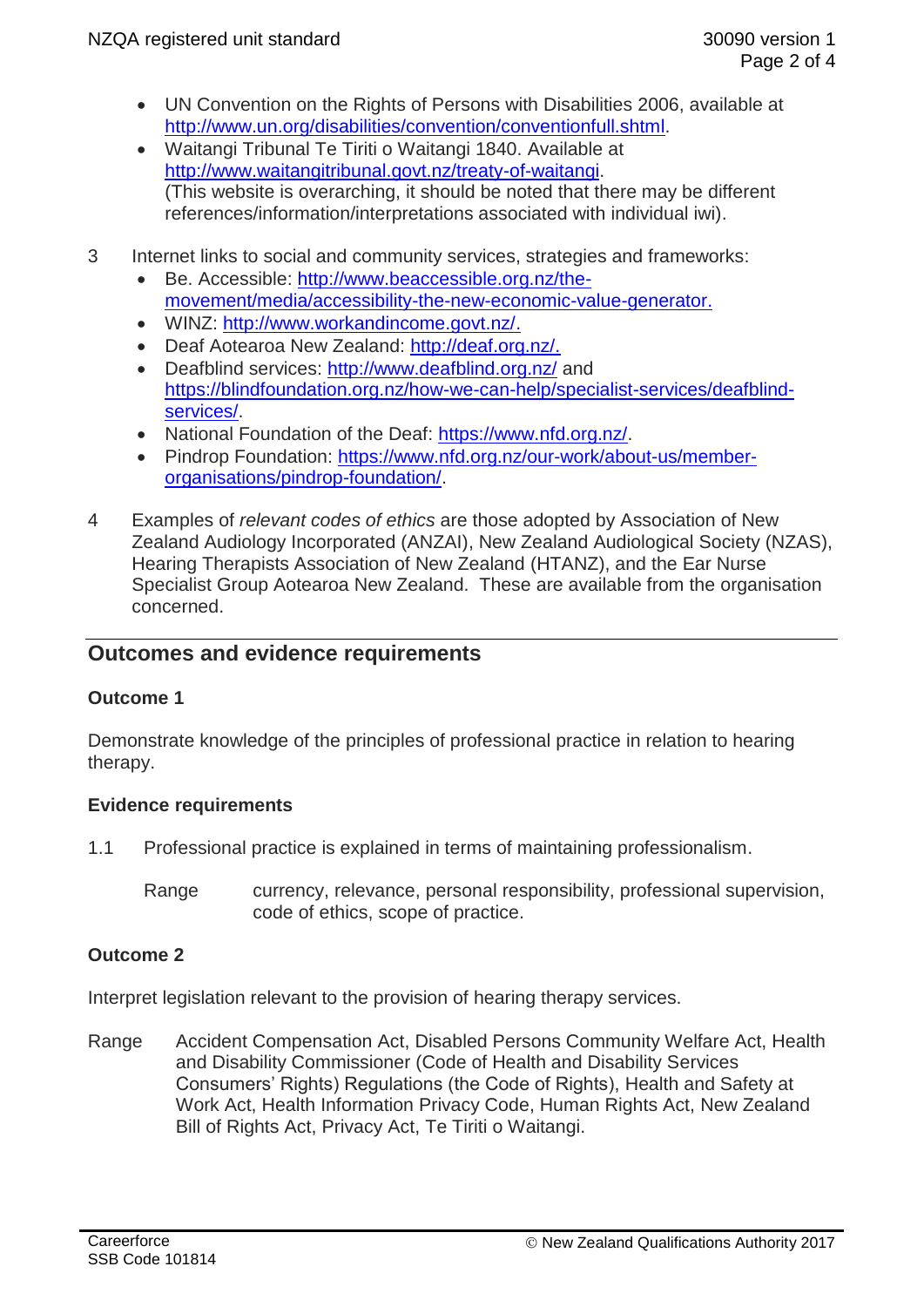## **Evidence requirements**

2.1 The legislation is interpreted in terms of the implications to the provision of hearing therapy services.

## **Outcome 3**

Identify and explain social and community services, strategies and frameworks designed to assist and support a person with hearing impairment.

## **Evidence requirements**

- 3.1 Social and community services are identified and explained in terms of relevance to the provision of hearing therapy services.
	- Range services may include but are not limited to Deaf Aotearoa New Zealand (DANZ), Deafblind services, National Foundation of the Deaf, Pindrop Foundation, Government agencies and supports, funding services, Work and Income (WINZ); evidence is required of four.
- 3.2 Strategies and frameworks are identified and explained in terms of relevance to the provision of hearing therapy services.
	- Range may include but is not limited to NZ Disability Strategy, UN Convention on the Rights of Persons with Disabilities, Be. Accessible, NZ Health Strategy, NZ Public Health and Disability Act, Code of Rights; evidence is required of three.

| <b>Planned review date</b> | 31 December 2022 |
|----------------------------|------------------|
|                            |                  |

## **Status information and last date for assessment for superseded versions**

| <b>Process</b> | <b>Version</b> | <b>Date</b>   | <b>Last Date for Assessment</b> |
|----------------|----------------|---------------|---------------------------------|
| Registration   |                | 20 April 2017 | N/A                             |

| <b>Consent and Moderation Requirements (CMR) reference</b>                     | 0024 |  |  |
|--------------------------------------------------------------------------------|------|--|--|
| This CMR can be accessed at http://www.nzqa.govt.nz/framework/search/index.do. |      |  |  |

## **Please note**

Providers must be granted consent to assess against standards (accredited) by NZQA, before they can report credits from assessment against unit standards or deliver courses of study leading to that assessment.

Industry Training Organisations must be granted consent to assess against standards by NZQA before they can register credits from assessment against unit standards.